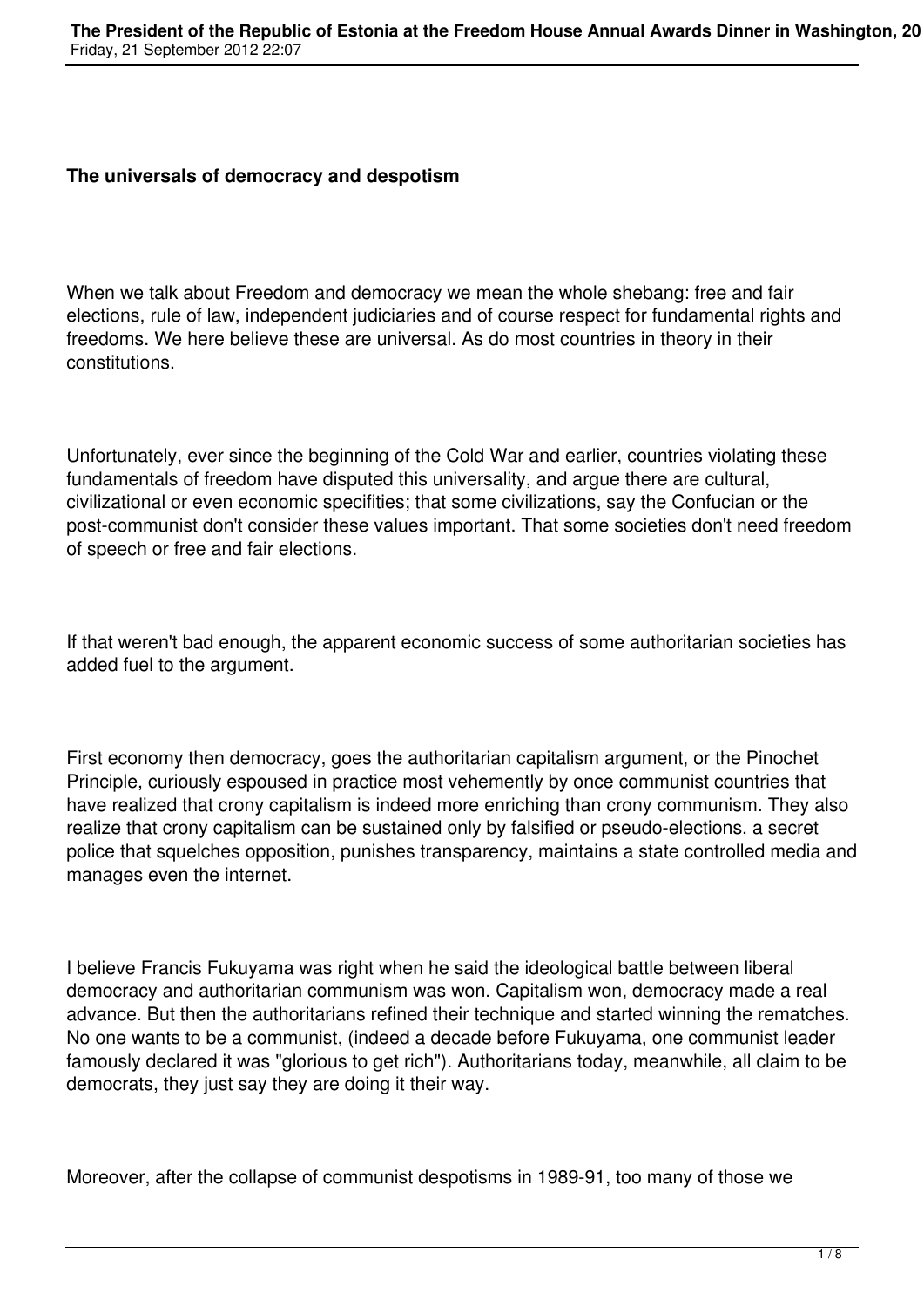assumed would grab at the chance to live in liberty have failed to do so.

The facts don't look good. Plagued by corruption and kleptocratic rule, it is a depressing empirical truth that most citizens of countries that escaped communist totalitarianism today remain under some kind of undemocratic rule. Indeed, of those 400 million (400 million!) people living in countries that comprised the audience of Radio Free Europe and Radio Liberty, three quarters live today under rule rated by Freedom House as "Un-free" of "Partially free". In other words the promise of 1989-91 has soured. Many are unconvinced that democracy was the right choice, some realize as well that what the revolutions of a generation ago resulted in often was not democracy. The only free ex-communist countries today are all in the EU today or in the queue for membership in the near future.

More broadly, if we look at recurring re-lapses in liberal democracy in Latin America, Africa , the Middle East, and Asia there is plenty of reason for pessimism.

This all feeds into the argument that democracy is a cultural construct. That freedom, respect for fundamental freedoms depends on your culture, you economic system, your history, etc; that democracy is not a universal but rather a peculiar special case.

The USSR always took the position that it guaranteed social not individual rights. Russia, China, Iran today repeat the argument advanced by Lee Kuan Yew of Singapore, that democracy and freedom are "Western" constructs, never mind that Taiwan, Japan and South Korea have all proved this false.

II

It is of course comforting to maintain that freedom is a civilizational notion, that human rights, rule of law and free and fair elections are a Huntingtonian peculiarity of the West, not a Universal. Or, as we hear in the justifications for so-called "managed" or "sovereign" democracy, that if you lived under communist rule, democracy without the adjectival modifiers doesn't work.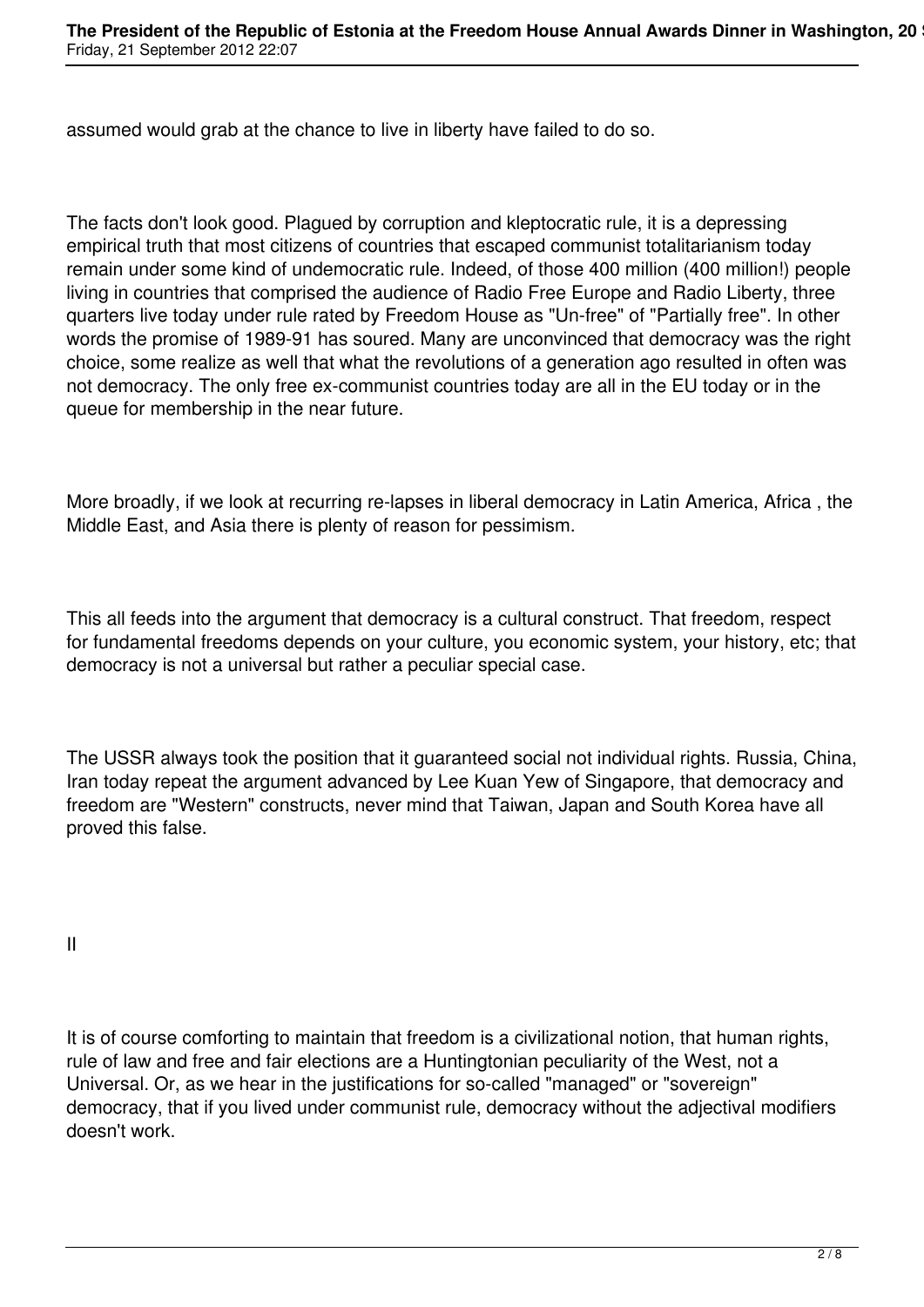The empirical data do not bear this out. To the argument that countries lived under soviet oppression cannot be democratic in a "Western" sense, or that "Managed" or "Sovereign" democracy is a better fit for the former Soviet Union, the success of the Baltic countries, Poland, the Czech republic etc, show this to be ridiculous. Indeed the most problematic cases for the "managers of democracy" are Estonia, Lithuania & Latvia, precisely because their success, be it in terms of the Freedom House Index or, as a matter of fact, their Gini Index of economic stratification directly contradict the authoritarians' arguments. Which is one reason, I suspect, why we three are treated as toxic elements. But freedom is toxic to its opposite.

III

Even more curious is that while unfree regimes maintain the civilizational or cultural unsuitability of what they call Western democracy, they themselves are all spectacularly similar as if there existed a global civilization of thuggery.

Be they ruled by a single party, a strongman, a junta or an interlocking directorate of clans from the secret services,or the mafia and petro-chemical industry, unfree societies are all characterized, in the words of Richard Sawka, by a deep distrust of competitive politics as a means to achieve rational decisions. Only the permanent regime knows what needs to be done. This, in turn, always means poor governance. It means that only those well-connected to, or indeed running the government, are enriched. Which results in lack of investment in healthcare, education, welfare and infrastructure. It means things don't work. The old joke that if the Sahara had communism there would soon be a shortage of sand is a lot less funny when we read that Venezuela under its supreme leader has, believe it or not, a coffee shortage.

As Amartya Sen has noted, in the terrible history of famines in the world, no substantial famine has ever occurred in any independent and democratic country with a relatively free press.

Lacking democracy's other great advantage, a mechanism for peaceful transfer of power, regimes of this sort are always inherently unstable. The rulers suffer from a permanent, gnawing fear that one day it will all be lost in the course of a shoot-out in the palace corridors, a modern form of the bloody transfers of the purple robe of the Emperors of the Roman Empire, as described by Edward Gibbon. Without a mechanism for orderly transfer, you can't really retire. Like the Pope, you are there for life, but without the legitimizing grace of God.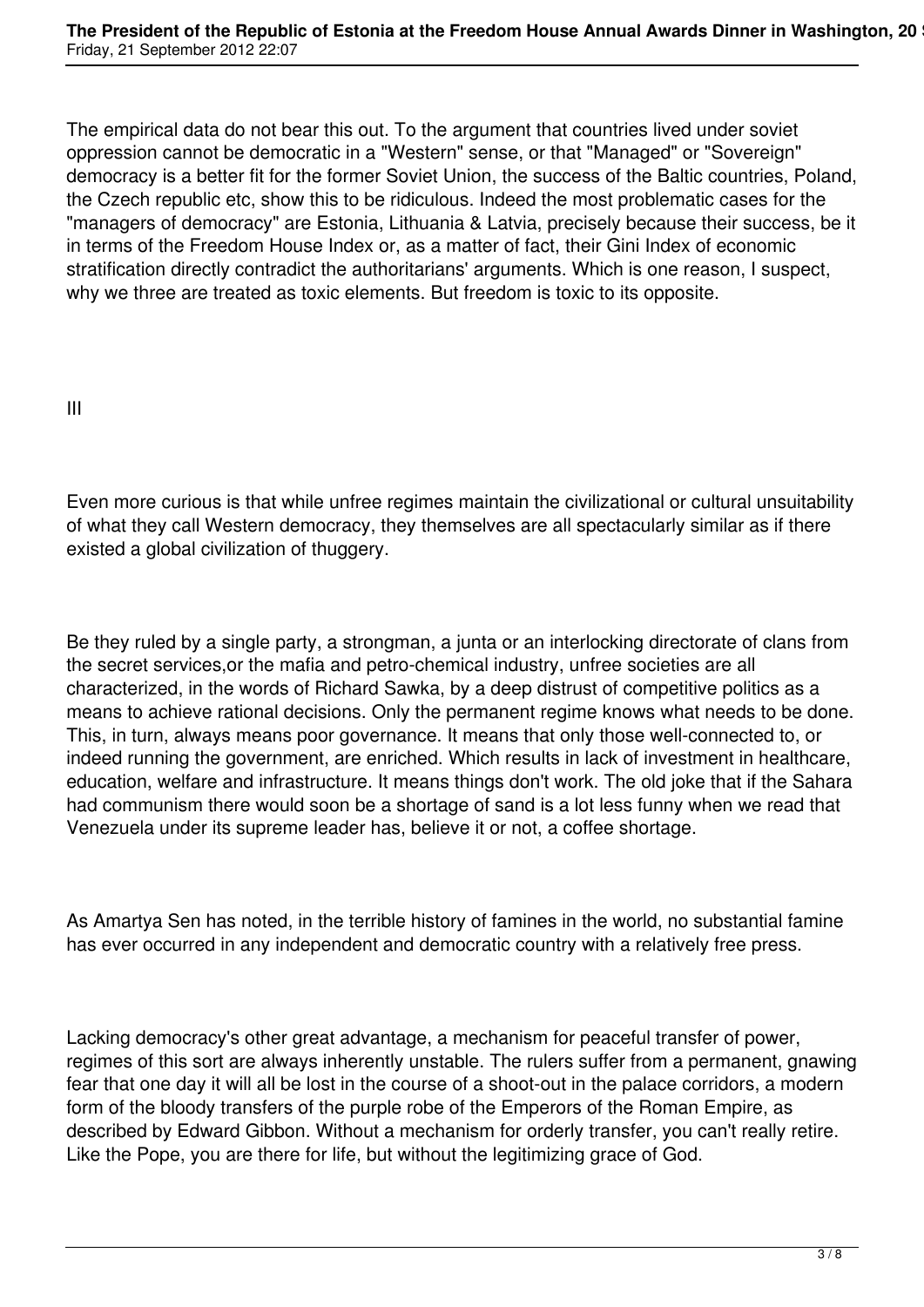Which also means undemocratic regimes are inherently ruthless, because recognizing your own lawlessness, you fear the Kantian categorical imperative, that they, those you oppress, will treat you as you have treated them. Ruthlessness increases as citizens become more disenchanted; or they engage in spectacle. Is it any wonder that bread and circuses - panem et circensis characterized the rule of the most despotic of Roman Emperors...all in the name of maintaining one's privileges and legitimizing them.

Thus, despotic regimes are inherently neurotic, paranoid and must depend on so-called power ministries to monitor and manage and manipulate if not manacle or murder the competition. Throughout history, be they the Praetorian Guard, Oprichniki, Savak, KGB, Gestapo, Stasi, Securitate or Mukhabarat, brutalization is an inherent aspect of such regimes.

Which is also why they all ultimately fail. You can't be an alpha ape forever. You get old, the instincts and responses no longer work and one day a new alpha ape -- or dog -- comes along. Or they all rise up against you.

That, however, is the long run. In the short run, i.e. in our lifetimes, I think here of the 50 years of my compatriots' lives spent under despotic Soviet occupation, this is of little solace, made even worse when those living liberty urge you not to "rock the boat" as all too many, some even here in the US, said to SolidarnoćśÂ and later to the Baltic countries.

In brief, then, while despotisms refuse to accept the universality of the human impulse toward liberty and democracy, they themselves are remarkably alike; the transcultural commonalities of oppressive regimes, know no Huntingtonian civilizational or ideological lines.

This is why Freedom House is important. To keep us vigilant, to stand up against complacency, the urge of people and often governments to opt in their foreign relations for that chimera known as "stability", all those Mussolinis who made the trains run on time, the Brezhnevs who always delivered the natural gas, those who said the efforts of Estonians to re-establish independence was not in their comfortable national interest.

Which brings me to the events in Northern Africa in the past year and a half. As we should have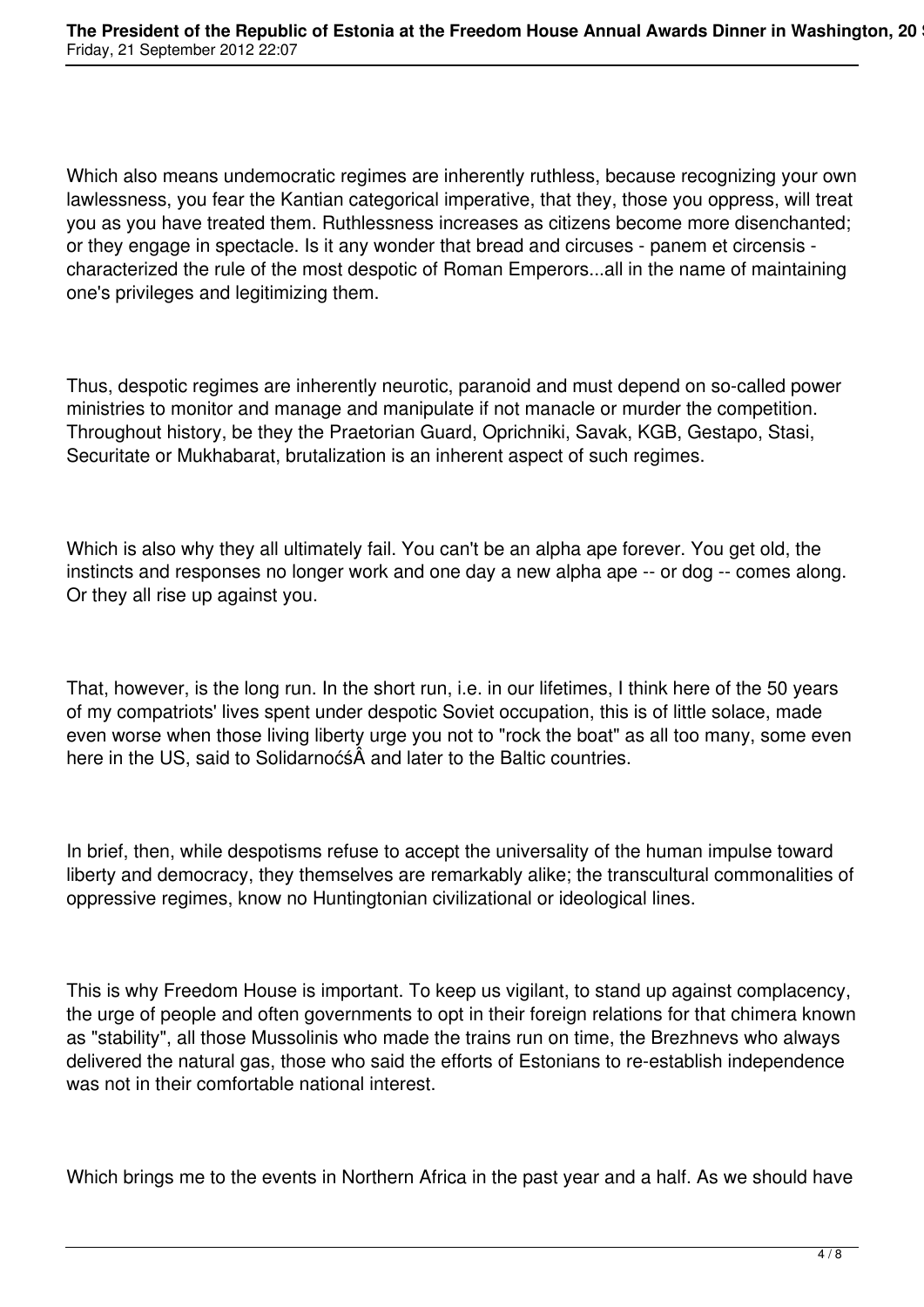learned already from the experience of Eastern Europe and South Africa, from Taiwan and South Korea, freedom does not spring like Athena from the head of Zeus after the despots have fled and the central square has emptied. What we usually get is Chaos. Jockeying for power among many competing factions, not all of whom we would find to be friends of freedom. A strong impulse for revenge. Criminal abuse of the loss of public order. As Peter Townsend of the Who wrote, echoing Orwell's Animal Farm, Here comes the new boss, same as the old boss.

In other words, Freedom must be built. It is not the default option. And take it from the Estonians, it takes hard work.

We can summarize the democratization experience of the post-communist world with a paraphrase from Lev Tolstoy's Anna Karenina: "All successful post-despotic countries reform alike. Each unsuccessful country finds its own excuse."

"Regime change" is not enough. That is the quick, and deceptively often, the easy part. Everything else that we consider to be the essence of creating a democracy: institution building, establishment of rule of law, development of civic society, fundamental rights and freedoms, economic growth, low corruption, has turned out to take years and a lot of effort and political capital and will. The success rate is not too good, the number of A-s is small, a few more B-s, too many C-s, a lot of F-s.

Today, after the world watched fascinated — and now increasingly watches horrified — at popular rebellions against authoritarian rule in Northern Africa and the Arab world, we in the post-communist world sensed first and foremost deja vu. We recognized ourselves just a generation ago. The feeling of now or never, the sense that at long last there is a chance to throw off the stagnant and thuggish rule that has held us back or been on our back for decades. An exhilaration at success, bewilderment at how weak tyranny turned out to be and how quickly the despotic clique that for decades had brutalized the citizenry collapsed, gave up or fled.

Then, however, comes the shock at having suddenly to take over responsibility for running the country. Mail needs to be delivered, healthcare managed, payrolls met. Alliances of like-minded colleagues and comrades crumble, factions emerge, politics emerges from the furtive sub rosa world of dissident meetings. No one any longer taps your phone, you are now in charge and now you wonder if those long-time employees working in the ministry you run are trustworthy. You pinch yourself and wonder is this real, after all this time. Yes, it is. Now put away those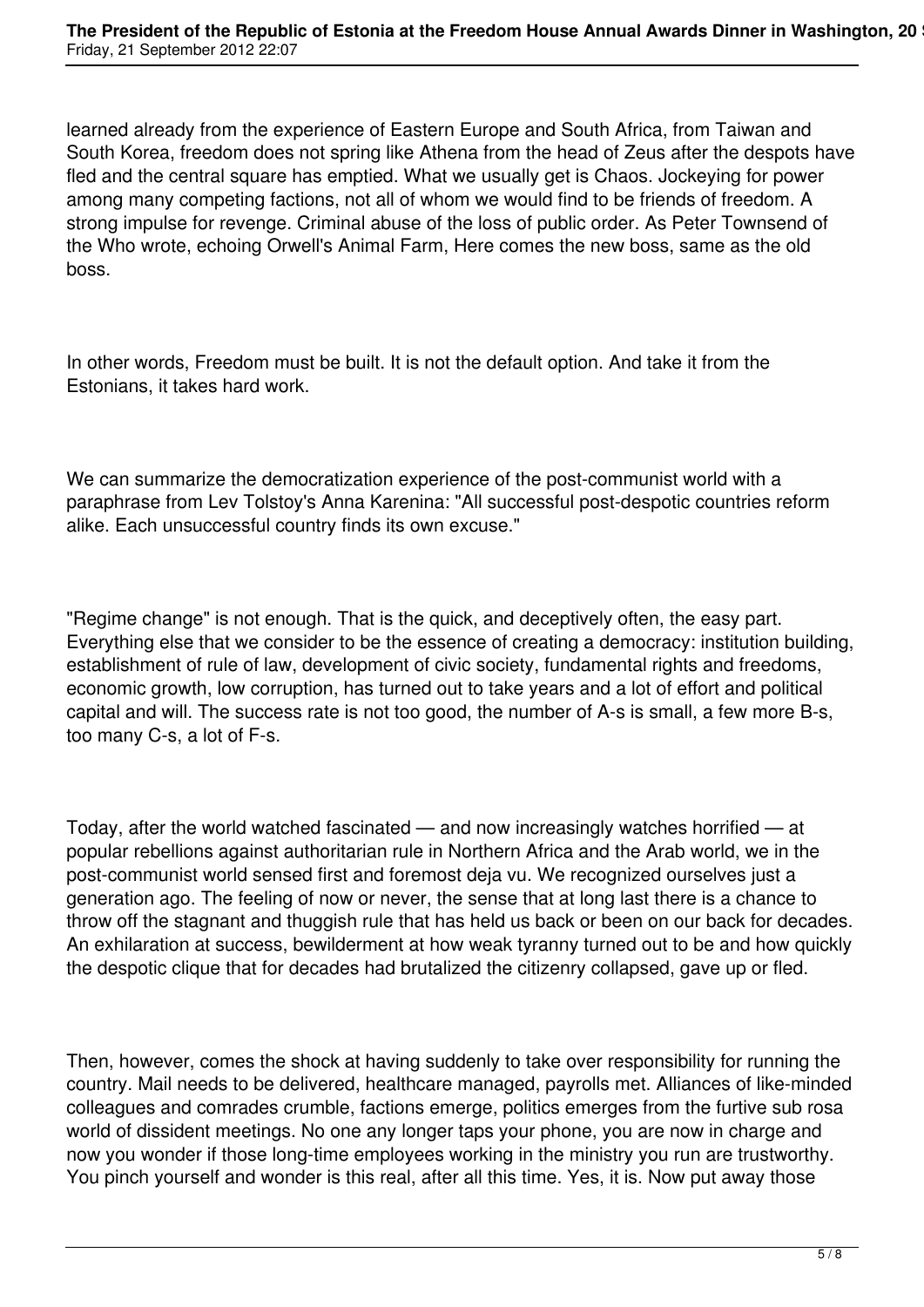childish toys, bewilderment time is over. Time to get to work.

This is where freedom so often fails. Because freedom ultimately is rather boring, in some ways even psychologically distressing. It's about work, it's about doing things yourself, without having the benefit of a despot to blame for the way things are run or the fact that the weather is bad. Which is hard, witness how in so many countries in the past month, it's suddenly the U.S, the world's default option villain.

This, I would submit is one of the causes of the failure of so many revolutions: the fear of responsibility. The failure to admit that from now on I am to blame, not the Mukhabarat, not the Great Satan, not U.S. Fruit or the KGB. This too, I fear, is a universal, the universal of failed revolutions.

Whatever the individual cause for failure, one can always find a justification. Each failed democracy finds its own excuse.. And every country where overthrowing a repressive regime does not result in a democracy is a failure.

IV

Ladies and Gentlemen, I'd like to conclude by turning to us, citizens of the world wide web of democracies, connected by optical cables, computers, but far more importantly, connected by values and the belief in the sanctity of the individual human spirit and freedom.

When it comes down to it, promotion of freedom in the world has been directed against the authoritarians' usurpation of the Westphalian argument of non-interference in the internal affairs of countries. The basis of the 1648 Peace of Westphalia was Cuius regio, eius religio, whose realm, his religion, or that the ruler determined the ideology of the country.

Up to the internet age, the Westphalian system, cuius regio, eius religio and the principle of the inviolability of borders protected regimes. A ruler could do as he wished, so long as he stayed within his own borders.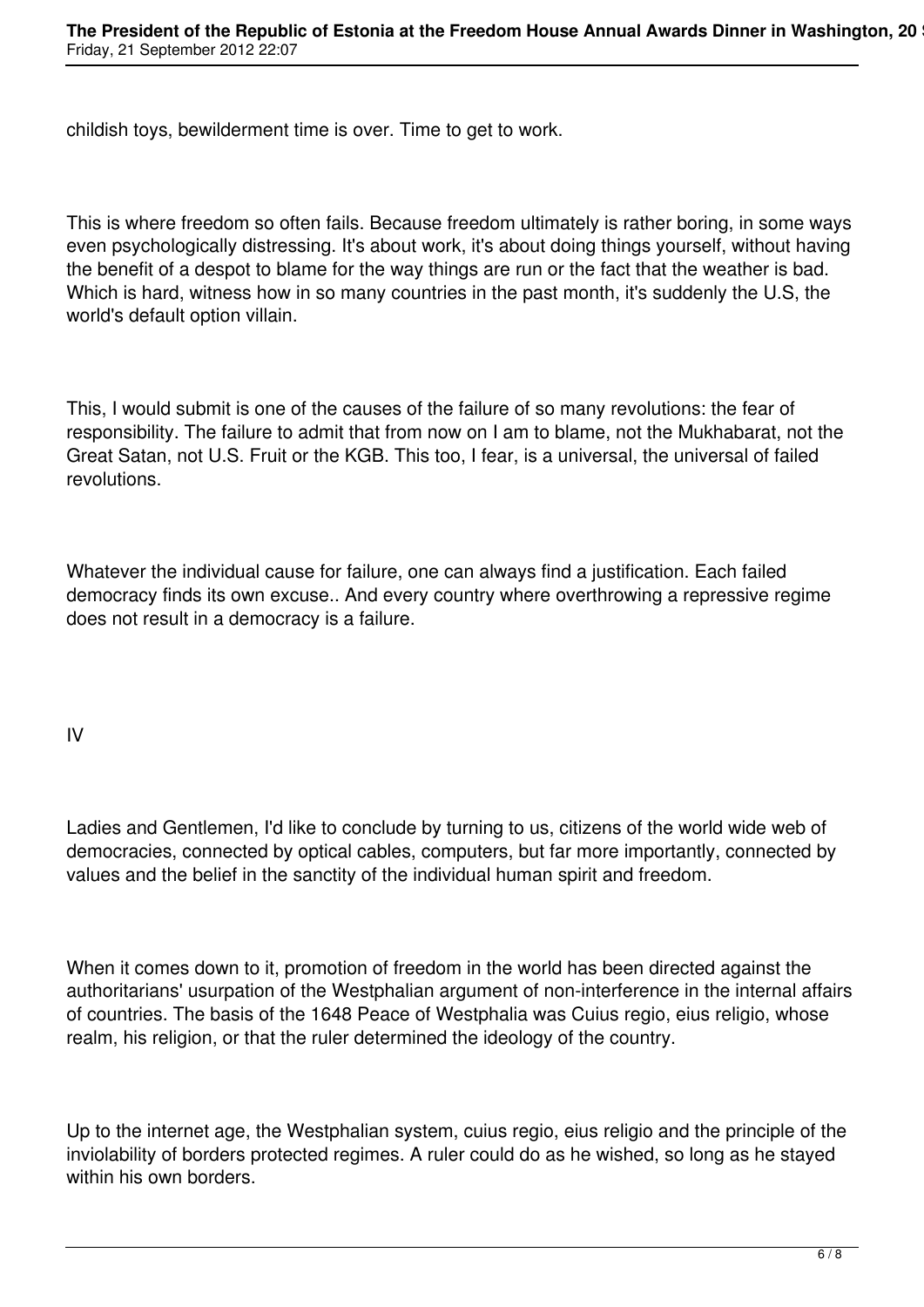In cyberspace, these countries are faced with the import of potentially disruptive liberal aspects of open societies. The means of expression, transparency and accountability empowered by a Google search, a YouTube video, or a tweet are direct threats to a restrictive political system; the World Wide Web turns them into domestic threats to the regime. So, these regimes must rely on filtering and blocking, using sophisticated monitoring and filtering software while co-opting internet companies to identify and round up dissidents tweeting or posting on Facebook. When these methods fail, they cut off the internet wholesale, as the Mubarak regime did in Egypt.

We must choose between two paths – either we can change the nature of the internet by acceding to a Westphalian regulatory structure of internet governance, or we can change the world.

The enemies of open society prefer the former, the imposition of a regulatory system. Authoritarian regimes fear the West is attempting to orchestrate an Arab Spring or an Orange Revolution. This is why illiberal states want to develop new regulations for the internet, to put another brick in the wall (or is it another wall in the BRICs?), expanding their own Westphalian space to our common World Wide Web. This would be sovereignty on their terms, disabling the freedom and sovereignty of our citizens.

This December, in Dubai, the International Telecoms Union will hold its first world conference since 1988. The outcome of this conference, and related processes, will help determine the topography of the web for the next generation. While this conference may fall into the domain of ministries of commerce and communications, make no mistake, there will be major ramifications with calls to limit free expression as we know it on the web today.

The authoritarians will again present proposals that would undermine the current multi-stakeholder model of the internet, replacing it with a scheme that would allow them to expand their control of their own populations and economies, extending their control to undermine the freedom and openness we value today. They will claim that sovereignty in cyberspace is necessary to rein in cyber-crime and cyber-terrorism.

The ITU will come up with new regulations. The Freedom Online coalition, to which my country, as the #1 in Freedom House' rating of freedom on the internet, belongs, opposes all attempts to